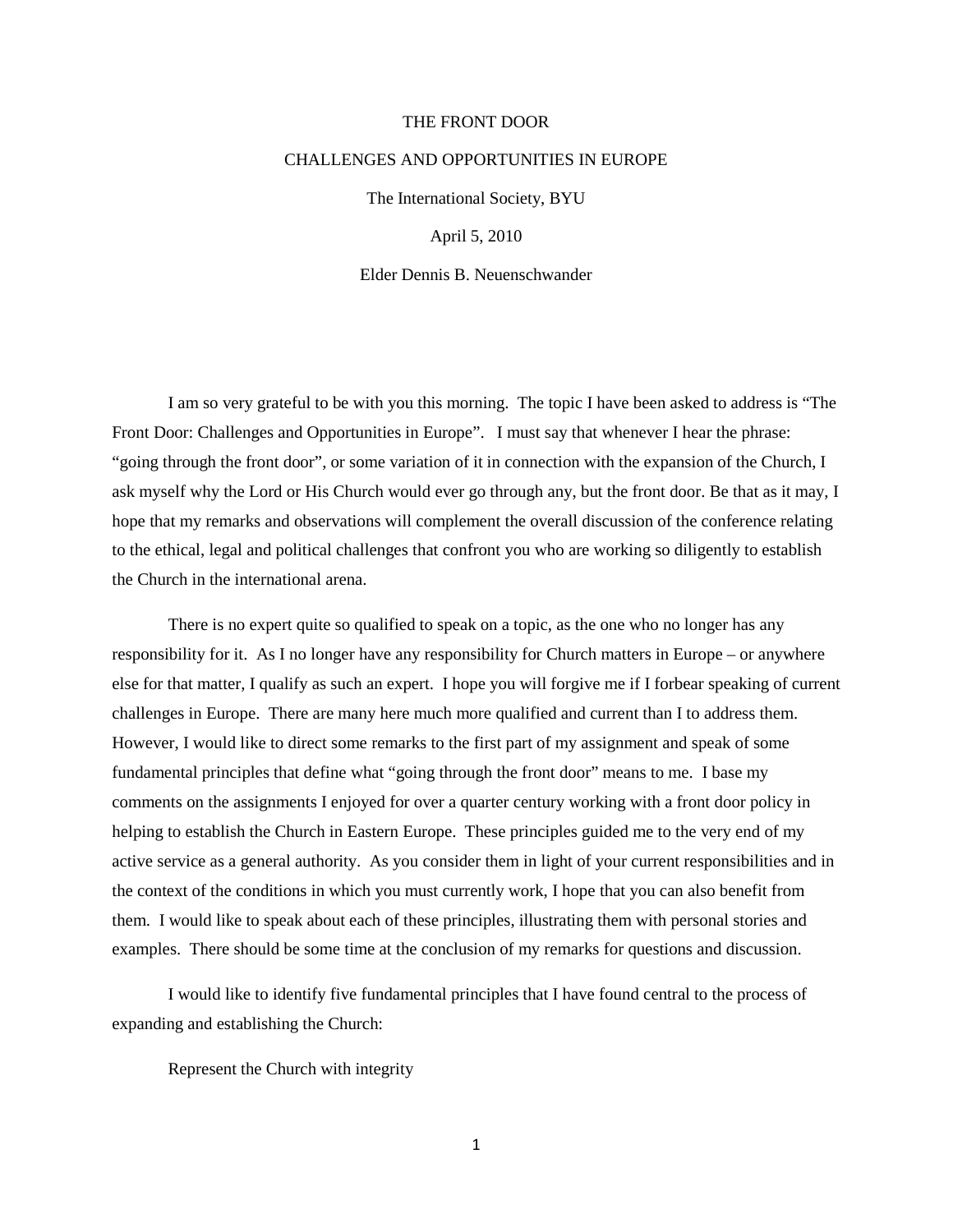Respect and keep the laws of the land

Work with government officials who have responsibility for religious matters

Work to the limit conditions and situations permit

Use local leaders and members of the Church as fully as possible.

## First, REPRESENT THE CHURCH WITH INTEGRITY

The reputation of the Church is created and shaped by the behavior of those who belong to it, or who represent it in some official capacity. The gospel itself is synonymous with integrity. So must be its representatives. We are morally bound to act in accordance with the principles we espouse. Each of us must certainly know that a dishonest act can never lead to an honorable end, no matter how important, or inevitable, that end might be.

There are no shortcuts leading to the front door of establishing the Church. The road we must follow is the one Jacob describes.

Remember that his paths are righteous. Behold, the way for man is narrow, but it lieth in a straight course before him. (2 Nephi 9:41)

President Kimball dedicated Poland in August, 1977. Part of the agreement that allowed limited Church activity required a local presidency that would be responsible for the actions of the Church. The only three holders of the Melchizedek Priesthood in Poland formed this presidency. One of them lived in Poznan, western Poland, where the Genealogical Department had a microfilming project. I met with Brother Borschow each time I was in the city. In one of our meetings he presented me with a question. He was righteously anxious to establish the Church, even though there were just a small handful of members in the entire country. "Do you know" he asked me "what we need in order to establish the Church?" I answered in the negative and asked his opinion. "Well", he said, "we must understand the system." This was a very logical approach at that time. In the late seventies the Communist Party was still very much in power. One made one's way in such a society on the basis of connection, barter, manipulation, and "understanding the system". I felt discomfort with his comment, but didn't know exactly how to respond to it. After a moment, I was given an idea that helped me beyond measure in years to come. "Brother Borshchow", I said, "what the Church needs in Poland are not men who understand the system, but men who understand the priesthood." As it turned out, this was a very wise answer that came as a stroke of inspiration. I certainly take no credit for it. Within a few short years the system collapsed. There was nothing left "to understand". Where would the Church then have been in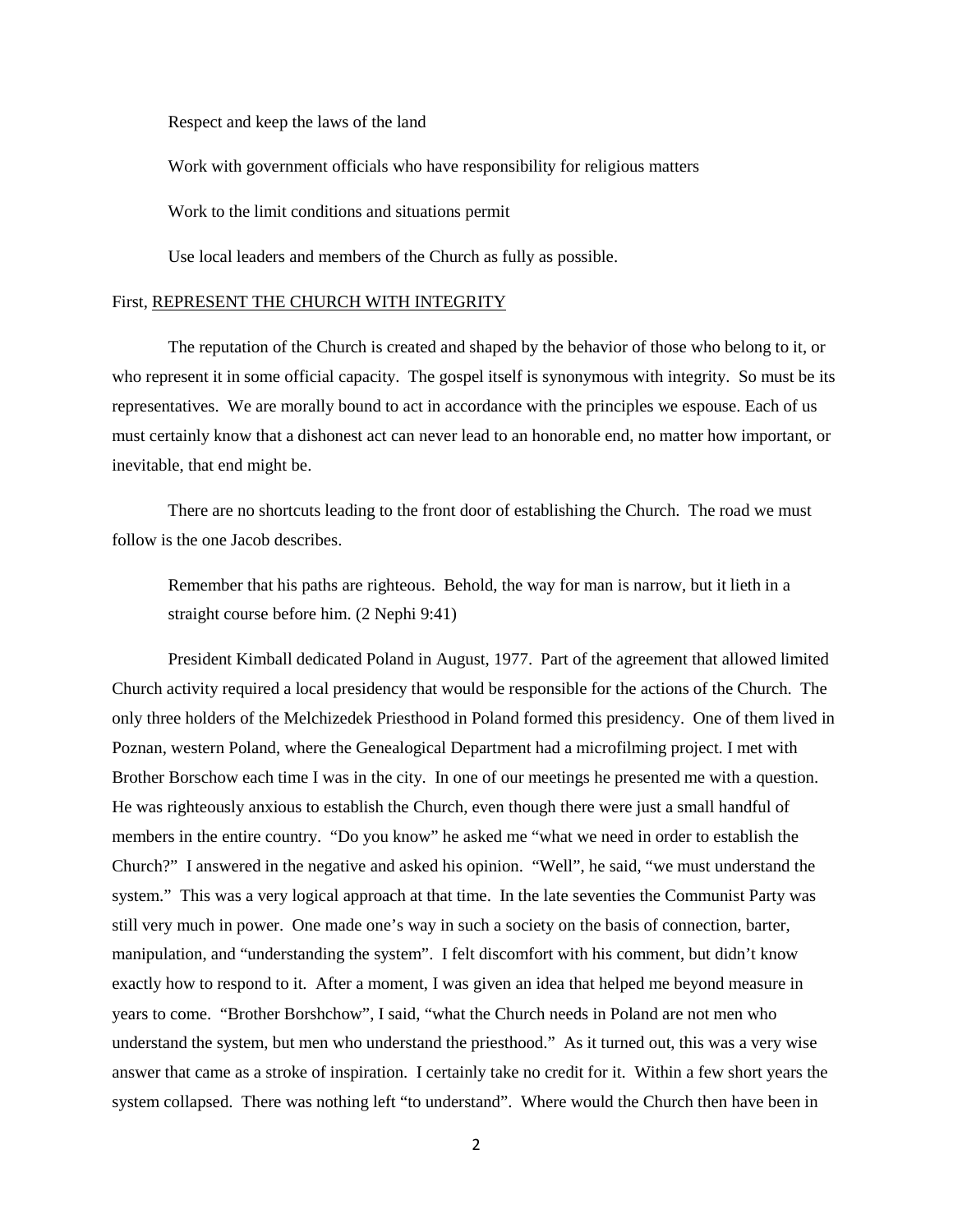Poland, if it had been established on such an unstable foundation, even if at the time that foundation appeared indestructible? If individuals must build their own foundation on the rock of Christ to avoid misery, as Helaman taught (Helaman 5:12), then it only follows that the Church must be established on the same foundation

A corollary to following the path that places the Church on a sure foundation is the knowledge that we cannot establish that path by diverging from it. After the collapse of the Soviet Union, negotiations began for Church recognition in Latvia. Our attorneys conducted time consuming and frustrating negotiations in what seemed an endless search for registration. As it turned out, the Director of Religious Affairs was on the verge of retirement and promised recognition if we were to give him \$500.00 under the table. For the Church this was not a tremendous amount of money. But for him it was a fortune - certainly sufficient for a nice little retirement nest egg at the time. As much as we desired the recognition, we declined the offer. It was a long time before the Church finally gained official recognition in Latvia. Of course it is well established there now, but I have often wondered how much that \$500.00 would have cost the Church in its integrity and reputation had we accepted it. Fortunately, we never had to find out.

I know very well the desire to see that important things are done "on my watch." This can easily lead to impatience and impatience to do a good thing can be one of our greatest challenges. In The Brothers Karamazov Dostoevsky gives a fictional account of the Grand Inquisitor's confrontation with Christ. At least twice the inquisitor tells Christ that "we have corrected Thy work." (pp.237, 240) We can never put ourselves in the position of the inquisitor. We can neither correct, nor improve, upon Christ's work. On the other hand, when our timetable coincides with the Lord's timetable, patience becomes our ally. Time really is on our side. After the first missionaries were introduced into Kiev, we ran into all kinds of difficulties with their visas and their presence in Ukraine. The relationship with the government was strained, at best. From day to day, sometimes from hour to hour, I did not know whether the missionaries would be permitted to stay in Ukraine, or be expelled. The pressure was immense. Quite frankly, I worried about myself. I was concerned that I would "lose" our opportunity in Ukraine before it ever got started and that "my watch" would be so remembered. Elder Dallin H. Oaks came to our area for a mission presidents' seminar and consented to visit with me early one morning about the situation in Ukraine. I began a description of the challenges and problems. It was immediately clear that he was not nearly as concerned as I was. After a few moments, I slowed down. Elder Oaks looked at me and gave me perhaps the best advice I ever received about establishing the Church: "This is the Lord's work," he said, "why don't you let him do a little of it." I did and matters have worked out pretty well over the last 20 years in Ukraine.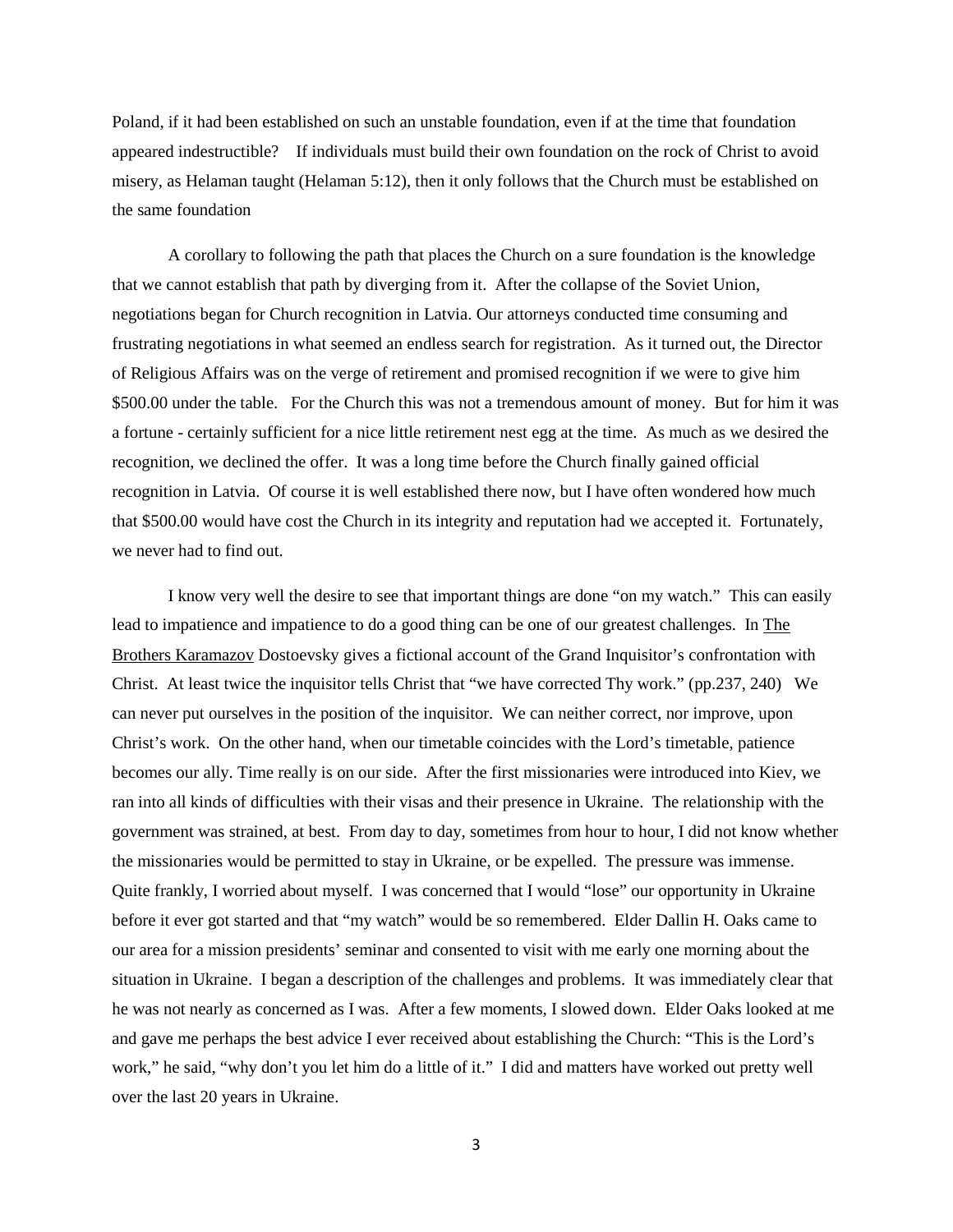So here are three ideas concerning establishing the Church with integrity: there are no shortcuts; don't diverge from the path in an effort to establish it; and work with patience - trying to be in harmony with the Lord's timetable, and permitting Him to do a little of His own work.

## Second, RESPECT AND KEEP THE LAWS OF THE LAND

The Lord set the pattern of respecting and keeping the laws of the land when He revealed

"Let no man break the laws of the land, for he that keepeth the laws of God hath no need to break the laws of the land." (D&C 58:21)

Even though the Church is to "stand independent above all other creatures" (D&C 78:14), it still must work within the context of law, respect for the society in which it operates, and fidelity to the principles that distinguish it as a religious society. Neither representatives of the Church, nor its members, can flaunt the law and hope to be known as peacemakers, or be considered as a valuable, influential, and respected part of society.

I speak of "respect" in the sense of "obey" or "comply", but I also suggest that respect for law and the rule of law also calls for contributing to its development and improvement. Many countries, including the United States, are currently considering legislative enactments or interpretations relating to the relationship between church and state. Countries that are now emerging from long years wherein law, educational curricula, economic policy and social tradition existed to support a single party, dogma, or system must now deal with diversity, religious freedom and matters of individual conscience. In addition the weakening or outright disappearance of political borders resulting in a significant migration of people, who bring their religious and cultural heritage with them, the expanding global economy with all of its tangential requirements, and increasing access to on-line information creates a rich opportunity for us to be an influence for good in a cauldron of development and change. It is essential for the establishment of the Church across the world that its representatives participate in defining the issues and framing the laws that affect them. When the definitive history of Eastern Europe is written, some of its most critical chapters will be devoted to the work of the BYU Law and Religion Center. Cole Durham and his colleagues have made a contribution that very few recognize. In my view they have framed the debate on critical issues that have direct bearing on the establishment of our Church and others, especially in the so called emerging or developing areas. Their work has touched on the well being and security of people who look to faith as the basis of their lives. The contribution made by their world-wide symposia and its annual conference each fall can hardly be measured. The creation of a forum in which people of good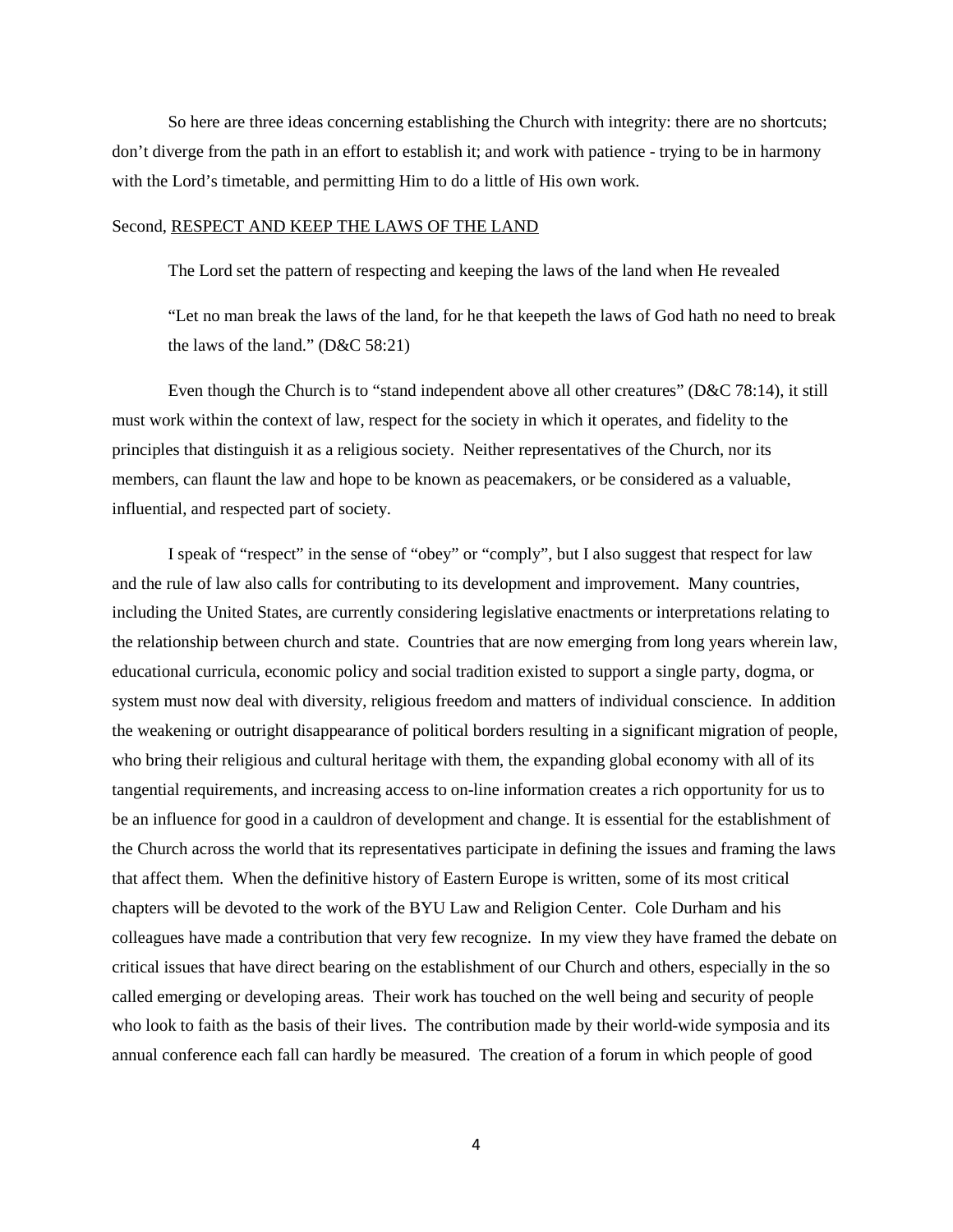will can discuss and learn of such important issues is its greatest achievement. The Center has in a very real way created the context in which ecclesiastical leaders can do their work.

What I have said thus far works well over time. But what of opportunity that requires immediate or quick action? Speaking of Eastern Europe, the political and social changes of the eighties and nineties occurred so rapidly that laws defining or permitting church activity lagged far behind the reality of the situation. In order to take advantage of such immediate situations, we must rely wholly on principle. Those who work to establish the Church have good access to the Holy Ghost. His guidance is like an inner gyroscope of good judgment. It has always been my advice to our attorneys and to others that in the absence of clearly defined law, we must follow the moral and ethical standards given to us in the gospel itself. I just felt that if we would do so, with respect and with the knowledge of the right people, we would be all right when the laws finally do catch up to us. To my knowledge this has always been the case.

So, here are three ideas concerning respect for the law: firstly, obey it; secondly, participate as fully as possible in the drafting of laws relative to the establishment of religion and individual conscience and thirdly, use good judgment relying on the inner gyroscope provided by the Holy Ghost and gospel principles themselves.

# Third, WORK WITH GOVERNMENT OFFICIALS WHO HAVE RESPONSIBILITY FOR RELIGIOUS MATTERS

The Church cannot be established in a religious, social, or political vacuum. Many countries, not unlike those in Central and Eastern Europe, have offices and governmental appointments that look after matters relating to religious activity. Countries that do not have a tradition of religious freedom or laws that are conducive to religious activity are naturally suspicious and wary of religions, particularly foreign ones. I cannot emphasize enough the importance of building bridges and relationships with these officials and departments.

I am so very grateful that I learned very early in my assignments in Eastern Europe to build relations with those who had political and legal influence on the course of Church development in any given country. Building such relationships was not always easy, pleasant, or fast, but it always paid great dividend. These relationships provide opportunities for the gatekeepers and opinion makers to know us, to learn not to fear us, and at times to even begrudgingly respect us. During the initial years of the Church in Bulgaria, I tried to meet regularly with the Director of Religious Affairs. He was a welleducated and fair man. But he was also suspicious and cautious. I often felt that he met with me because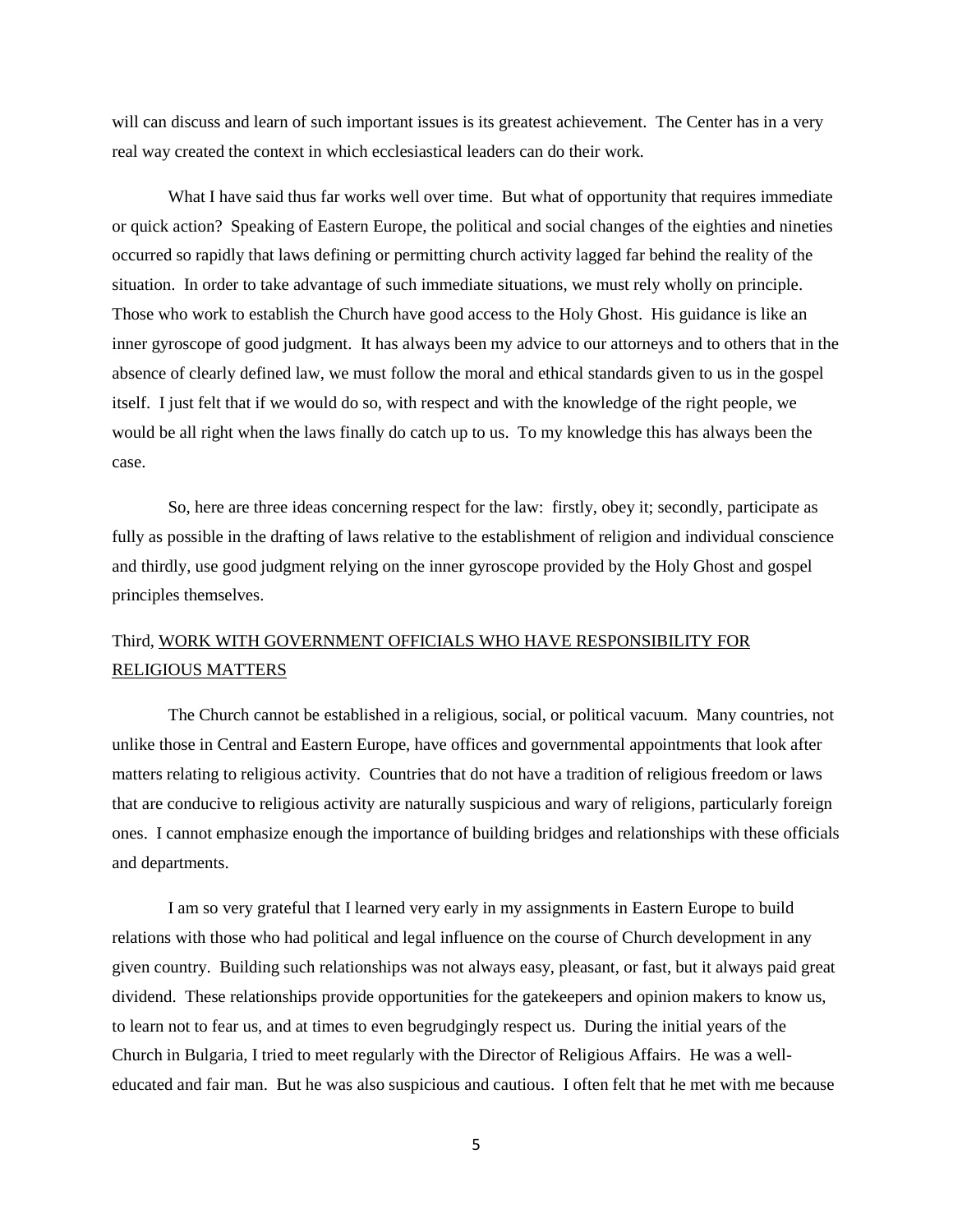it was his job. Nonetheless, I persisted. Over time we built a cordial relationship. In one of our meetings he candidly said that he liked meeting with "the Mormons". He remarked that we never brought him problems, speaking only of solutions. He compared us favorably to other groups who were always badgering him for favors and intervention. He also told me that he appreciated that we never spoke evil of other religions. His comment opened a wonderfully receptive opportunity to discuss the Church and the principles it espouses. It allayed his fears that the Church would somehow be a disruptive problem for his office and brought us latitude in our activities.

Good relations with the government offices permitted us to solve problems that otherwise would have turned detrimental and may have even had disastrous consequences. In the developing missions of Russia we tried to build our missionary force slowly. However, as sometimes happens, the missionaries arrived much too quickly for the comfort of the other churches. One such example occurred in Novosibirsk. There, the other churches complained to the Director of Religious Affairs, who called me into his office. In preparation for this meeting the area presidency and mission president had determined that 26 missionaries in that city of somewhat over a million inhabitants were about the right number. During the meeting the director asked that we limit the missionaries to 26, saying that such a move would bring some peace to his office. The problem was easily defused as we worked out a schedule to reduce the number of missionaries to the suggested complement.

Building solid relations and bridges takes time and persistent effort. Progress may not always be immediately obvious. The Director of Religious Affairs in Armenia asked us to be conservative in our work, thus permitting the Armenian Church time to right itself after long years of suppression. This seemed a reasonable request. We respected his direction. It built good relations, provided the Church some protection and privilege, and in the long run, did not harm the establishment of the Church at all.

Regarding the building of bridges I cannot speak highly enough of the significant work that the Public Affairs staff accomplished in Eastern Europe. In this connection President Packer has recommended that each area establish a Government Relations Council. This council may include the area presidency, the director for temporal affairs, legal counsel, and representatives from Public Affairs, Church Education and Family History. These men and women work directly with the challenges of the legal establishment of the Church. They are the decision makers and problem solvers, particularly in newly developing areas. In Eastern Europe I found that open, frank, and candid discussions in such a council can anticipate and resolve many problems before they seriously jeopardize the expansion and establishment of the Church.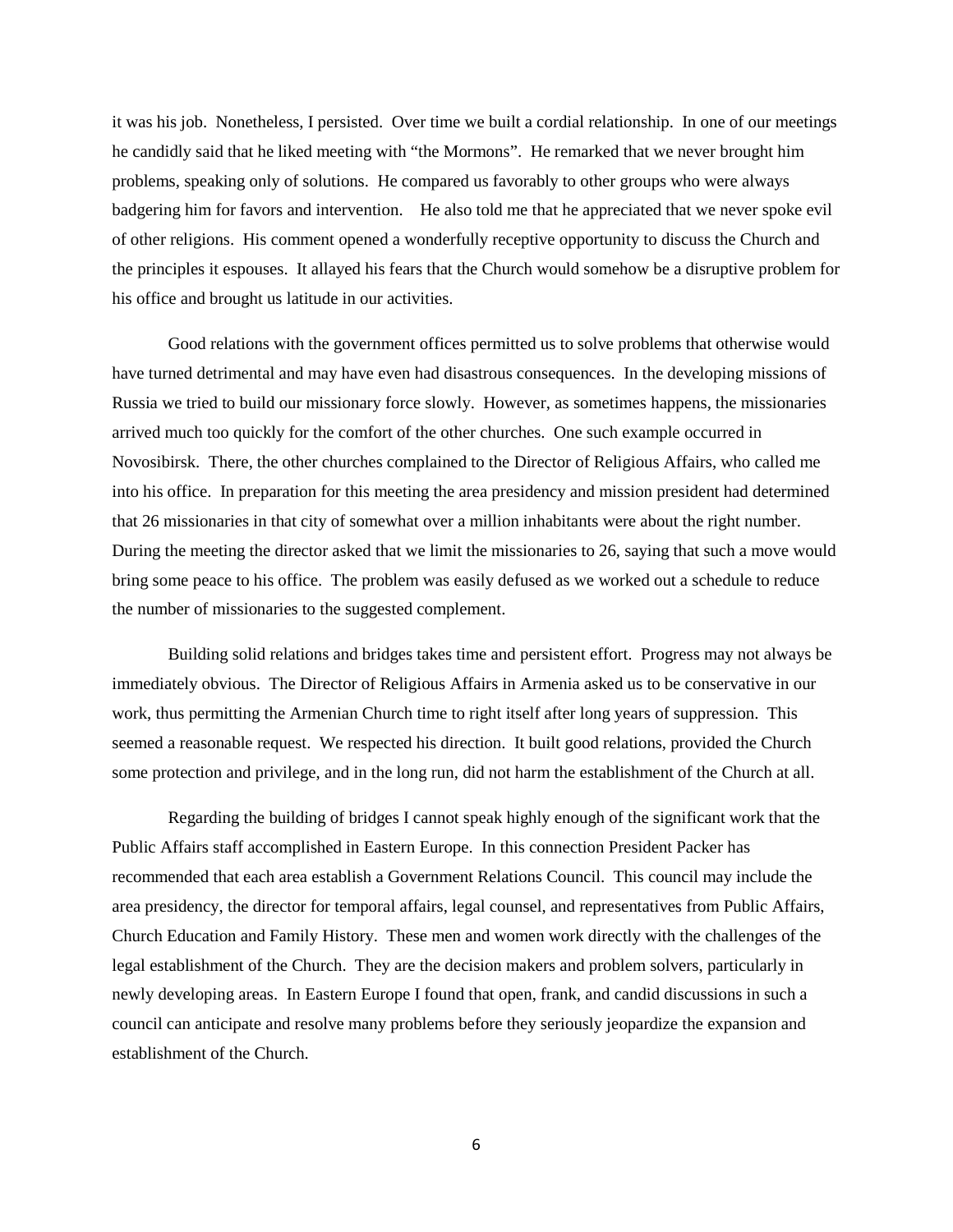Humanitarian work also fulfills a very important role in the development of Church visibility and reputation. Humanitarian projects bring the Church into close contact with governmental offices and officials and provide invaluable opportunity to establish a positive and lasting reputation for the Church.

So, here are my suggestions for productive work with local and general governments: identify and build relations with individuals and offices that are responsible for or influence religious activity in a given jurisdiction, be willing to work with patience in a cooperative and respectful manner, and use the internal resources of the Church effectively.

## Fourth, WORK TO THE LIMIT CONDITIONS AND SITUATIONS PERMIT

Even though the Lord has revealed that His word will extend to the ends of the earth and to each individual in it, there are still mortal challenges and limitations that must be addressed. I would like to say just a word about limitations, both external to the Church and some internal.

Unfavorable local conditions and situations can and do affect the process of establishing the Church. There are times that we have no other option than to understand them, do what we can to change them, and then be patient in accommodating our work to them. The Austria Vienna East Mission was charged in 1987 with taking the gospel into the countries of Central and Eastern Europe. The political openness of those years and the unbounded curiosity of the people toward spiritual values and western ideas were a huge advantage in the initial stages of establishing a Church presence. On the other hand the political, economic, and legal structures were simply not equipped to cope with the kind of missionary activity we have come to expect in the Church. There was also the matter of social convention that greatly limited door to door contacting or open conversations on the street. The mission was simply forced to recognize many kinds of external limitations in the accomplishment of its objective. One of the fundamental rules I had set for the mission was that we would work to the full extent the law would permit. The missionaries soon discovered, that even with imposed limitations, they could do far more than they initially thought possible. Even more surprising, at least to me, was that when we reached and gently touched the limits, they quite often – not always - expanded to meet our needs.

Limitations internal to the Church include lack of materials in local languages, adequate training of missionaries to serve in areas where external limitations may be quite severe, and a sophisticated Church administrative structure. Some of the most difficult limitations are the ones we often unwittingly impose on ourselves through unrealistic expectations. We expect a certain and familiar pattern in the establishment of the Church. When we are restricted in establishing that pattern, we feel that we are not establishing the Church. We think, for example, that missionaries should be allowed to do what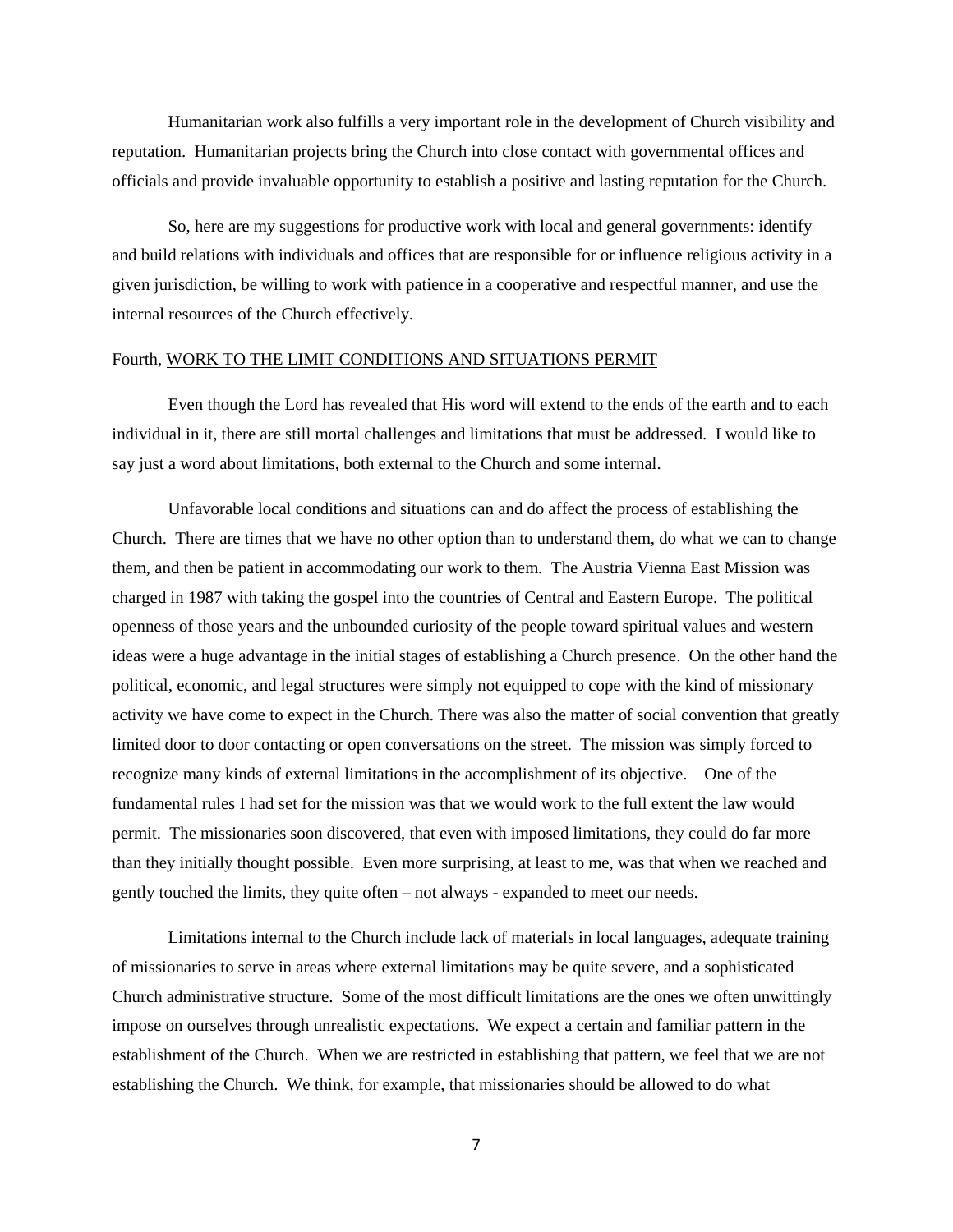missionaries do. If reality does not reflect our expectations, we can feel that we are not making progress, or that the Church is not being established. If, however, we focus on limitation to the exclusion of all else, we miss opportunity. In reality establishing a Church presence is very much a matter of attitude on the part of those who are charged with this responsibility. We can lament the imposition of limitations where we are struggling to establish the Church, which can result in frustration and disappointment, or we can focus on what we are permitted to do and pursue it with full purpose and energy.

Belarus is a good example in this discussion of limitations. The Church has been present in Belarus for a little less than twenty years. Though the government permits the presence of missionaries, it does not permit them to proselyte openly or to initiate gospel conversations. They cannot serve in branch leadership positions, or even teach or speak in Church meetings. They can perform some limited humanitarian service. The experience for the missionaries in Belarus certainly differs from the traditional expectation of missionary work. But that difference does not mean that their work is any less important. The Church is doing quite well in Belarus, even under very stringent limitations. Should we just give up simply because we don't have the same latitude we may have elsewhere, or that the pattern differs from the expected norm? The answer is no. We must learn to focus on what we can do and let the limits expand as they will in the course of time.

Closely connected with recognizing limitations and working within them is the idea that we don't need to have everything in order to have something. I have come to the conclusion that if any part of the Church is present in a given place, the Church is there. The establishment of the Church is a process that continues to unfold as time progresses. It is not an end station. The work is never done, until the Savior says it is. No single event or piece of the Church can be identified as the one piece that confirms that the Church is "established." The Church, even in its most mature expression, continues to change, develop, and grow according to the circumstances that surround it. Perhaps this is why we call it a living Church, or that we believe that God has not yet revealed everything. Consequently, just because one area of the world does not have quite as much Church as another area, it does not mean that the Church is any less present or established. The Church, not unlike our testimonies, faith, and knowledge, is built "line upon line, precept upon precept, here a little and there a little." (2 Nephi 28:30).

Simply put, we must at times be content with less than we desire, in order to attain in time our plans. I worked for many years with the Czech national archivist, Dr. Sykora. The Church had been successful in filming genealogical sources in almost all countries of Central Europe, including Slovakia, but not in the Czech portion of Czechoslovakia. On one occasion Dr. Sykora offered to produce and make available to us some 50 rolls of film each year. I turned him down, saying that it was not much and that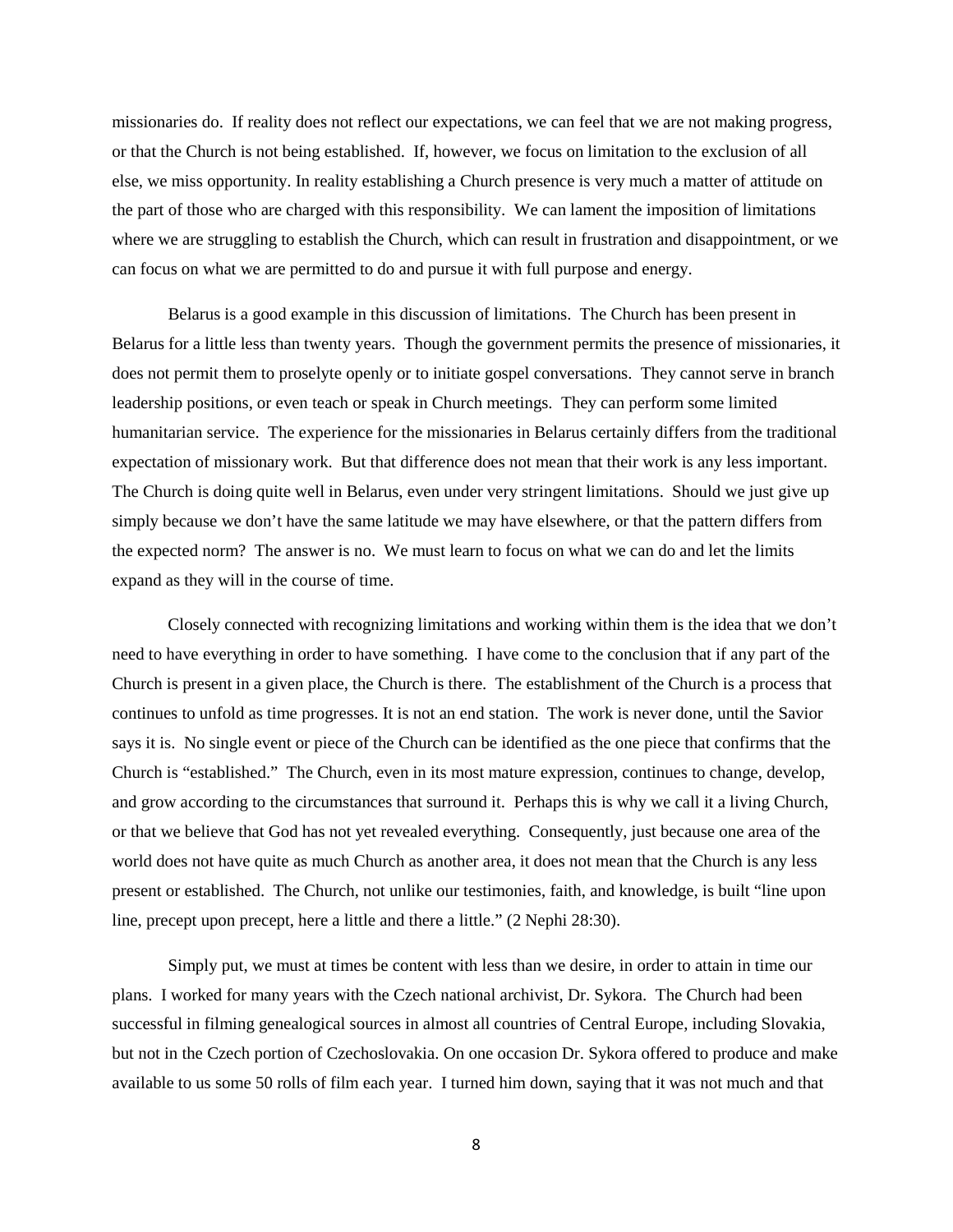we wanted more. He asked how long we had been talking about filming. "Four or five years" was my answer. He smiled and asked me how many films we had in our collection from Prague. I then realized that 50 rolls per year were fifty more than we had been receiving. If I had been satisfied with fifty per year over a five year period, we would have already collected 250 rolls of film. I failed to realize that fifty was the place to begin. An agreement for fifty rolls would have brought me back to the archives more often, because we would have had something productive to speak about. It would have opened doors of cooperation that were otherwise closed. In retrospect I think that we could have increased that amount each year. But no, I wanted everything. And in wanting everything, I had received nothing.

These lessons of patience, limitations, and small steps can easily be applied to the Middle East. In the fall of 1987 Egypt was assigned to the Austria Vienna East Mission. I soon was told that the registration of the Church in Egypt was imminent. Much good work had been done and we had every indication that we were making good headway. In 2008, 21 years later, I was assigned to what is known as the Middle East/North Africa Desk, an assignment that brought me back in touch with the Middle East. Imagine my delight when I heard that registration in Egypt was imminent. As of today, it is still imminent. Does this mean that no progress had been made in 21 years? No, of course not! Missionary couples and members of the Church had done much good. We are still there and still doing significant work. Does the fact that we can't do everything we wish, even over a long period of time, mean that we shouldn't do what we can? We must take satisfaction in the small steps or interim successes that come our way.

Please remember that though limitations are inevitable in establishing the Church, they don't mean that we are powerless to act or that we are not making progress. Focus on what you can do. Be content with some things so that in time you may have all things. Be happy for small steps and interim successes.

## Fifth, USE LOCAL LEADERS AND MEMBERS OF THE CHURCH AS FULLY AS POSSIBLE

One of the most frequently voiced criticisms from government leaders in Eastern Europe was that ours was an American church. In as much as it was primarily the Americans they saw in their offices, I can see why they came to such a conclusion. The only way to put a local face to the Church is to use local faces. Let us never underestimate the conviction, abilities, courage, faith, and desire of our local members, even if they have been just a short time in the Church. The long term value of their participation can hardly be over emphasized. The Church is best established when local leaders and members carry their share of the responsibility. We may know the Church culture, policies, and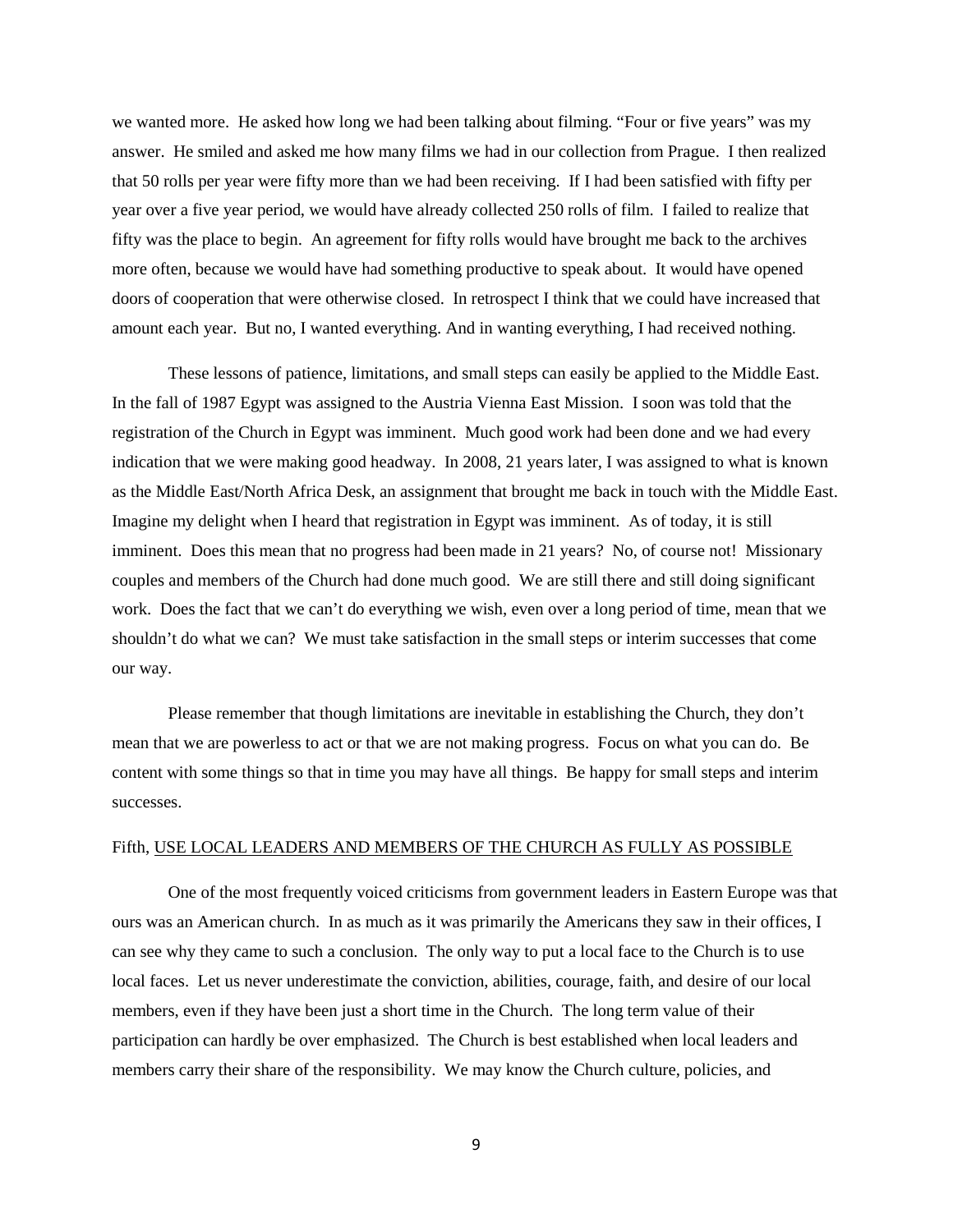procedures better than they, but they know the intricacies of their own culture into which the Church must fit.

Necessity taught me the importance of engaging local leaders and members in the process of establishing the Church. Obtaining recognition in Ukraine was very difficult. The government officials did not want to negotiate with an American. Using a local member was really the only option. Consequently, we created a council in Ukraine. Its members consisted of the presidency of the Ukraine Association of the Church, the two mission presidents, legal counsel, and the area president. The purpose of our monthly meetings was to discuss the challenges, chart a course of action, and then give instruction to Alexander Manzhos, the association president, prior to sending him off to visit with government officers. Once I conquered my ego and recognized that my presence in the eyes of the government was not nearly as important as was Alexander's, the Church moved ahead just fine.

The participation of local leaders and members in Church recognition is important for the members themselves. Their personal engagement permits them to learn. Think of Elder Manzhos. He has served as a mission president and now as an Area Seventy. His intimate participation in solving the challenges and problems that faced us years ago played a very important role in his administrative education and increased monumentally his ability to serve.

Member participation does not come without cost to them. But it is a cost that every Latter-day Saint must, sooner or later, be willing to pay. When we were gathering signatures from the few Church members in Romania for the submission of required petitions to the government, I met with each individual member to explain the process and, as best I could, the danger they might face. After I had done so with one dear older sister, a very recent convert to the Church, she looked at me and said "but this is my Church, too." I have never forgotten her words, or the rebuke that came with them. This dear sister taught me that I could not hand the gospel or the Church to the members like some gift- wrapped package for them to enjoy at no cost to themselves. Not only did they want to be part of the process, they needed to be part of it.

The long term well being of the Church will always be in the hands of local leaders and members. May I just share with you two accounts of wonderful, courageous, and faithful local leaders who fulfilled exceptional roles in establishing the Church in their respective countries? Without them I think that the Church would not be what, or where, it is today. The Church was introduced into Vyborg, Russia very early in its expansion into the Soviet Union. Andrey Semyonov was among the first converts. He soon became the president of the local religious association and eventually the district president. The first chapel in Russia was built in Vyborg. President Semyonovy faced intense and vicious personal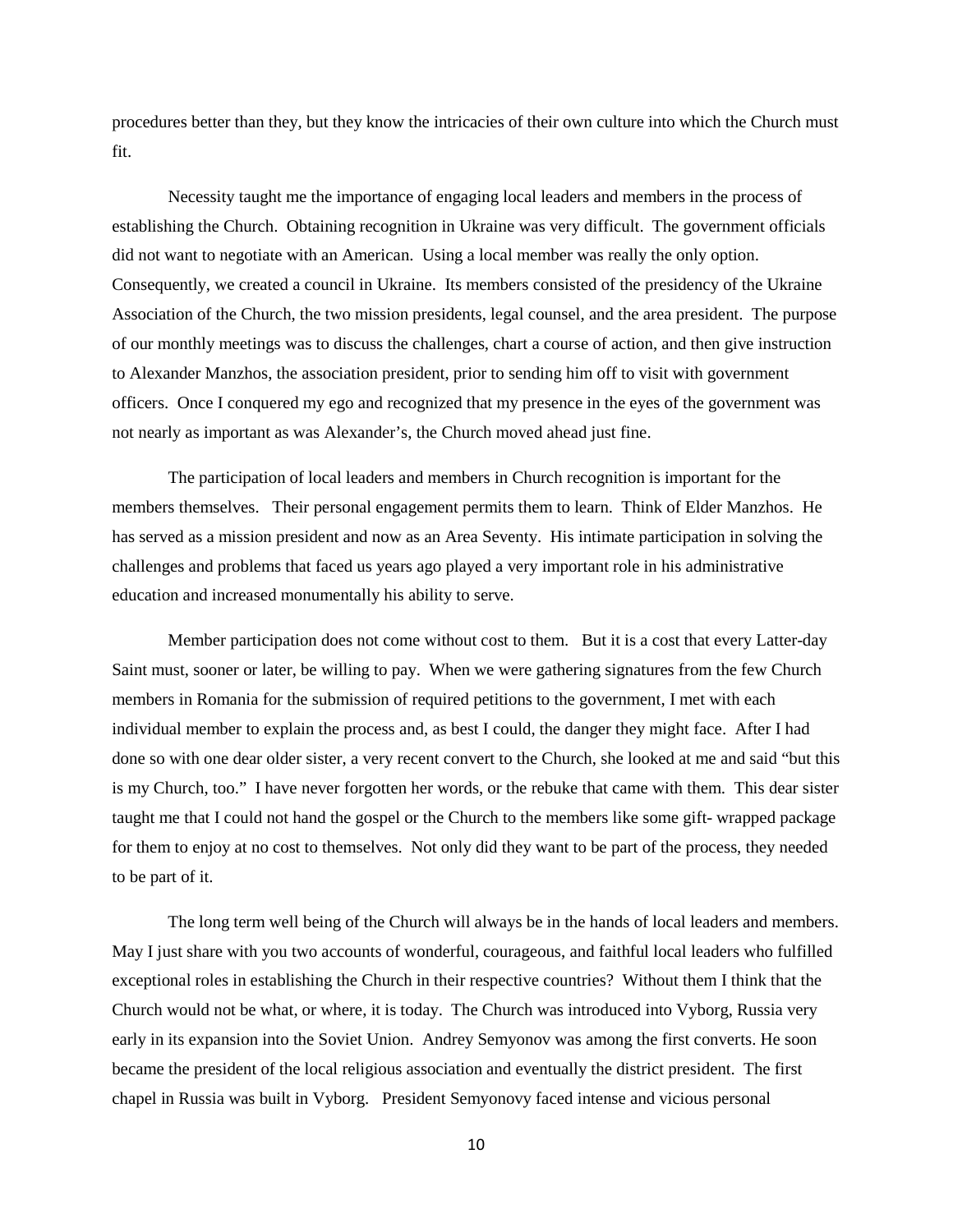opposition through the whole process of finding a site and constructing the chapel. Nonetheless, he faced his difficulties with courage and in good spirit. Elder Oaks and I visited the site while the chapel was under construction. In passing he told me that he would like to have me dedicate the building. But the closer the dedication crept, the more uncomfortable I became. I finally called Elder Oaks and asked him whether someone other than the presiding officer could pronounce the dedicatory prayer. He said that no one had ever asked the question and wanted to know why I had. I told him that after all the trouble President Semyonov had faced that he, not a foreigner, should dedicate the building. Permission was given. He wrote the beautiful prayer of dedication and pronounced it flawlessly. I can still see President Semyonov in front of the people —some of whom had been his most vicious detractors, exercising his priesthood with equanimity and confidence. Personally, I am forever grateful that the first Church building in Russia was dedicated by a Russian.

I would now like to tell you of President Ivan Valek, district president in Zagreb, Yugoslavia. Without his courage and spiritual sensitivity, I think the Church would have been delayed significantly in its registration in Slovenia. He had come to Ljubjana from Zagreb to meet with the Minister of Religious Affairs, who was in the process of leaving his position on the day President Valek called on him. He was literally packing up his office. President Valek's request for registration was flatly denied. This man had previously threatened to have President Valek thrown in jail, exiled, or to have his business confiscated. President Valek came out of that meeting very distressed and downtrodden. He walked with the missionaries some distance when he stopped and asked them whether he should return to the office. They told him to follow the Spirit. Twice more he stopped to ask them the same question. Finally, he said that he must return - an act of great courage in the face of terrible threats from one who could see them through. President Valek reported that when he returned to the office, he bore a strong testimony and asked that the Church be recognized. The man pondered for some time, took out a piece of paper, and prepared an official document granting the Church its registration. I assume that at some point the Church would have been registered, but President Valek's courage and spiritual sensitivity moved the process forward very rapidly.

What, then, is my counsel to you regarding local members and leaders? Counsel with them, teach them, and then trust them. They are capable and courageous. They have testimonies and are willing servants in difficult circumstances. Their engagement in the process of establishing the Church is not only vital to the long-term well being of the Church, but to them personally.

## **CONCLUSION**

By way of review, I commend to you five fundamental principles in establishing the Church: